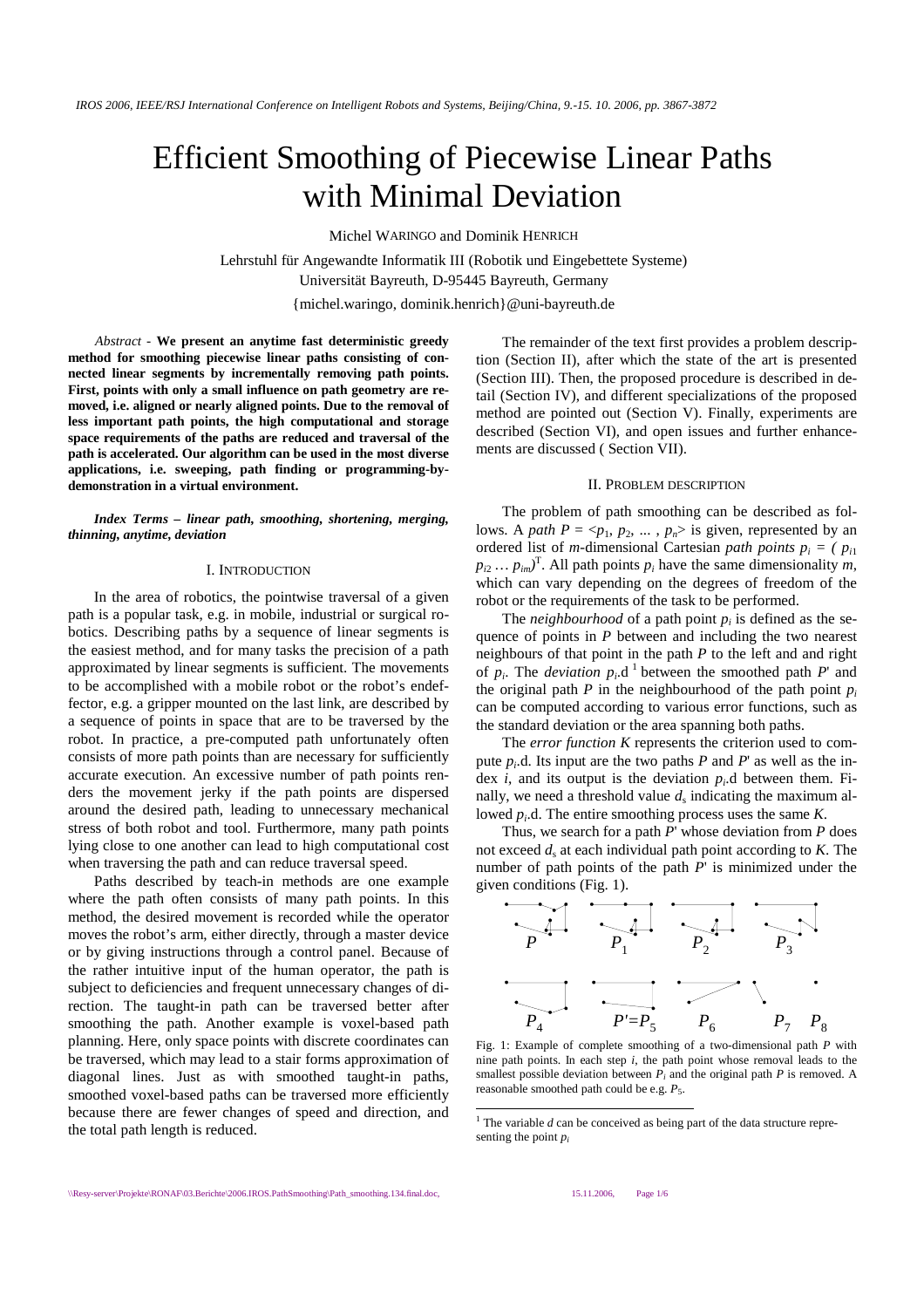## III. STATE OF THE ART

We can distinguish two main categories of problems where a reduced number of path is sought: path smoothing and path shortening.

In collision-free motion planning, e.g. for mobile robots, the start and the end point are given, and a path connecting them is sought. There may be obstacles and constrictions like doors or corridors. A good path is short and avoids all obstacles. In a first step, e.g. a randomized approach, a path of poor quality is created, containing many useless segments and being much longer than necessary. It is improved in a second step by a *path shortening* process (Subsection A). There is no need for any similarity between the unshortened and the collision-free shortened path apart from the same start and end point.

In other approaches, the improved path must remain similar to the original path. Not only the start and end point, but also the path between them is provided. However, the quality of this path may be unsatisfying, being jerky or consisting of too many segments. In this *path smoothing* process (Subsection B), small deviations from the original path are allowed as long as the number of path segments can be reduced notably and the similarity to the original path stays high enough.

#### A. PATH SHORTENING PROCESSES

In collision-free motion planning, planning is performed usually in the configuration space. The problem of finding a path between a start and an end point is PSPACE-hard in the degree of freedom and in the number of obstacle surface patches. Therefore, most algorithms in this category are stochastic. Two main classes can be distinguished. Probabilistic roadmap (PRM) approaches [10, 2] proceed in two steps. First, a collision-free path is constructed as a graph in configuration space. In a second step, pairs of promising vertices are chosen and a simple local planner is used to find a feasible connection between them. Approaches based on Rapidlyexploring Random Trees (RRTs) [14, 12] use a collision-free path tree that is grown incrementally. In each iteration, a random configuration is chosen, and an attempt is made to find a path to it from the nearest RRT vertex.

There exist other path planning algorithms which do not belong to one of these two categories. One example are potential field based methods, which can be used for path planning if there are not too many obstacles in the configuration space. One example is the Randomized Path Planner (RPP) [4] where the path is planned according to potential fields and random walks are used to escape from local minima. Another group of path planning algorithms are based on elastic-band method [13], where contractive and repulsive forces emanating from obstacles determine the deformation of an original path.

When the curve segments are to remain piecewise linear, other strategies can be used. Path modifications may be performed by shifting or splitting path segments. Furthermore, path segments can be merged by removing their point of connection [3]. A similar procedure is used in [5]. Based on a heuristic, path points are removed to locally reduce the path length. Another example of collision-free paths for robots can be found in [15]. Here, path points can be shifted or removed, and segments can be split. After each step the list is re-sorted by pairs of neighbouring segments. Path smoothing can be performed using a divide-and-conquer algorithm which removes all path points between the first and the last point in one recursion step if the direct path between them is allowed, and otherwise bisects the path points list [7]. However, these approaches are not valid for the application we envisage because a similarity between the original and the smoothed path can not be guaranteed.

## B. PATH SMOOTHING PROCESSES

In approaches where the shortened path must remain similar to the original path, similar strategies can be used, but optimization criteria are different. The simplest form of path smoothing is the removal of superfluous collinear path points, i.e. path points lying on a straight line between their two immediate neighbours. Here, no deviation from the original path arises, but only a few path points can be removed in general. A reduction in the number of path points can also be reached by approximating the path by curves of a higher degree consisting of nonlinear path segments (e.g., defined by quadratic or cubic functions) [11] or non-uniform rational B-Splines (NURBS) [1].

In [8] a smoothing procedure for piecewise linear paths is described that removes path points  $p_i$  not exceeding a given deviation from a path segment  $\langle p_i, p_k \rangle$  with  $i \langle j \rangle < k$ . A disadvantage is that the path point list is treated only once and thus some smoothing steps are not executed which are only possible when smoothing a path already smoothed in a previous step.

A well-known point reduction method is linear regression [6], but it does not guarantee an upper limit for the deviation. Here, a path defined by scattered points is replaced by a path consisting of one straight-line segment placed as close as possible to the scattered points.

## C. CONCLUSION

One can conclude that there is a need for smoothing paths in diverse robotic applications. Although a smoothed path slightly deviates from the original path, it can be better suited for a specific application as long as the deviations are not too big.

The path smoothing method we propose offers some advantages which make it particularly suited for time-critical applications working either in configuration space or task space. It has anytime ability, i.e. it can be aborted prematurely and still returns a valid smoothed path, with the result quality increasing monotonically over time. The optimization criterion can be exchanged easily depending on the application, and an upper bound for the deviation between the original path and the smoothed one can be guaranteed. Furthermore, the algorithm is efficient, as both the computation time and storage space are linear in the number of path points.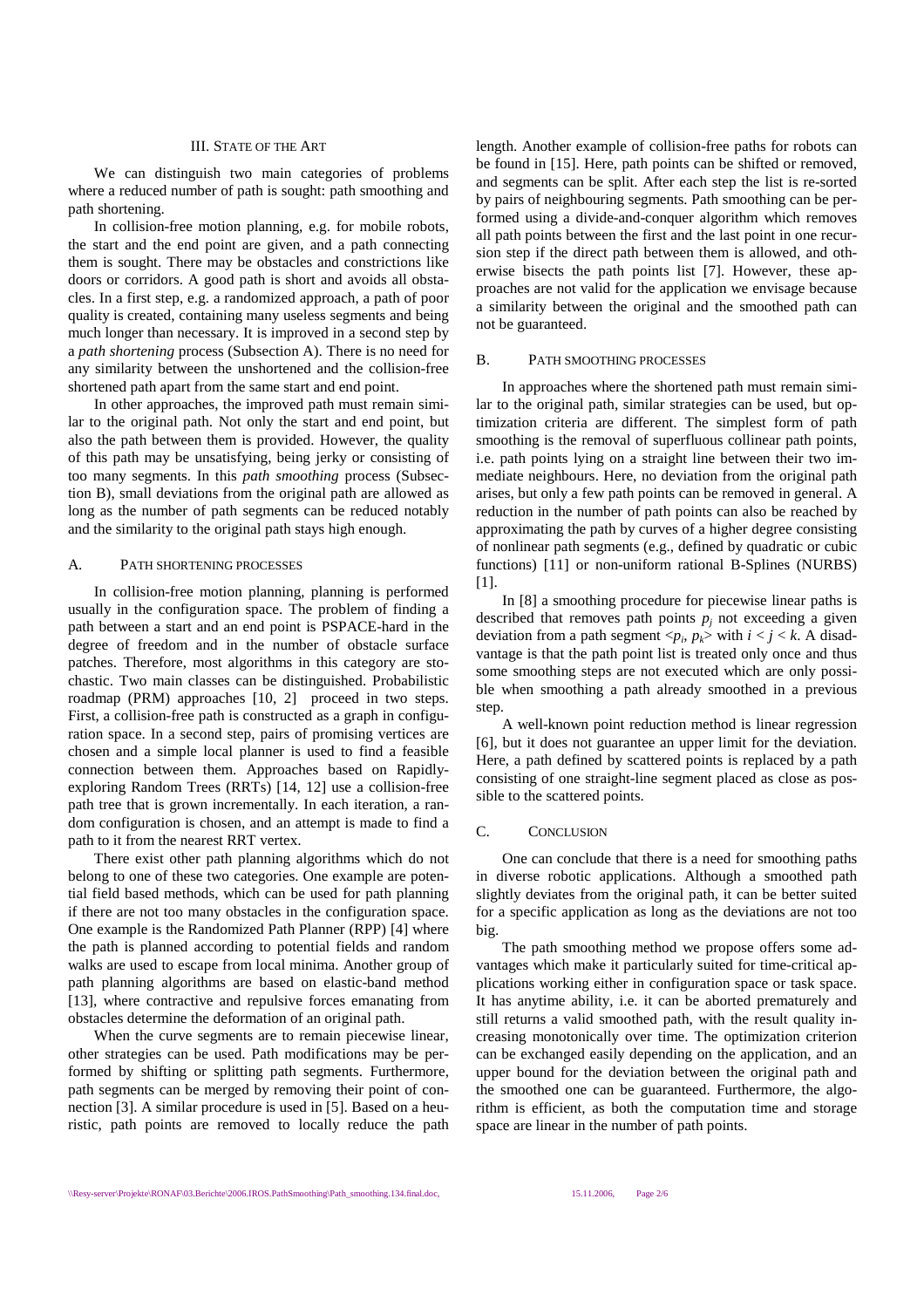### IV. PATH SMOOTHING PROCEDURE

The path points  $p_i$  are stored in a list ordered by index. Their description (i.e., the Cartesian coordinates) is extended by two components:

- The flag  $p_i$ .r  $\in \{true, false\}$  indicates whether the path point has been removed while smoothing.
- -The variable  $p_i$ .d  $\in$  R indicates the deviation of the path in the neighbourhood of the path point, which will be explained in detail in Section V.

The path points removed during path smoothing are not deleted from the list, but are instead only marked as removed, since the procedure must be able to access the original path at any time. When smoothing is complete, all path points not marked as removed are copied into a second path point list containing only the path points of the smoothed path.

The algorithm for removing path points works as follows:

- (1) For all path points  $p_k$  not yet removed ( $p_k$ .r = *false*), compute the arising deviation  $p_k$ .d between the smoothed path  $P'$  and the original path *P*, assuming that  $p_k$  is removed from the path (in addition to the path points already removed so far).
- (2) Select the path point  $p_k$  with the smallest  $p_k$ .d.
	- (3) If the deviation  $p_k$ .d is smaller than the specified value  $d_s$ , then mark  $p_k$  as removed ( $p_k$ .r = *true*) and go to (1).
	- (4) Otherwise, no further path points can be removed from the path, and the path  $P' = \langle p_i | p_i$ .r = *false* >, *i* = 1, ..., *n* is returned.

The path point whose elimination leads to the smallest deviation from the original path is removed during each iteration. In this way, it is ensured that a (local) maximum number of path points can be removed before the deviation locally exceeds the threshold  $d_s$  and the algorithm terminates.

In order to prevent gradual drifting of the path in each iteration, the current path must not be compared with the path from the previous iteration step, but with the original path.

A certain computational speed optimization can be obtained by using a simple trick. Given a path with *n* path points, the maximal smoothing of the path would require  $n-2$  iterations, as the first and last path point are not removed. For a given iteration step *i*, the number of local deviation computations is  $n-2-i$ . This belongs to the complexity class  $O(n^2)$ , since the total number of computation steps is

$$
\sum_{i=1}^{n-2} (n-2-i) = \left(\sum_{i=1}^{n-2} n\right) - \left(\sum_{i=1}^{n-2} 2\right) - \left(\sum_{i=1}^{n-2} 2\right)
$$
  
=  $n \cdot (n-2) - 2 \cdot (n-2) - \frac{n-2}{2} (n-1) = \frac{1}{2} n^2 - \frac{5}{2} n + 3$ 

The procedure can be accelerated by considering that the path deviation only changes in the neighbourhood of a path point that is removed. For this purpose, the component  $p_i$  d of all path points  $p_i$  is required to buffer the corresponding deviation.

After a path point has been removed, the deviation can change only for the two neighbouring path points. Therefore,

only two instead of  $n-2-i$  deviations need to be determined per iteration step. This results in a complexity of

$$
n+\sum_{i=2}^{n-2} 2 = n+2(n-3) = 3n-6
$$

computation steps, complexity dropping from O  $(n^2)$  to O  $(n)$ .

Prior to each iteration step, the deviation  $p_i$ .d is known for all remaining path points  $p_i$  not yet removed (thus all path points with  $p_i$ .r = *false*). Based on this information, the path point whose removal leads to the smallest deviation from the original path can reliably be removed.

In the following we describe how the interval of path points is determined that is needed for the computation of the deviation  $p_i$ .d. We are looking for two path points  $p_{\min}$  and  $p_{\max}$ that border on the interval in question:  $I = [p_{min}; p_{max}] =$  $\n \ \, P_{\min}, \ldots, p_i, \ldots, p_{\max}.\n$ 

In the first iteration no path points have been removed yet. Trivially, only three path points need to be regarded: the path point  $p_i$  as well as its neighbours  $p_{i-1}$  and  $p_{i+1}$ , and the path segment  $\langle p_{i-1}, p_i, p_{i+1} \rangle$  must be compared with  $\langle p_{i-1}, p_{i+1} \rangle^2$ . The manner in which this comparison is performed depends on the error function used and is described in Section V.

In the subsequent iterations we must consider which path points are removed and must extend the path interval of interest beyond the previously removed path points so that its borders again consist of the next two non-removed path points  $p_{\text{min}}$  and  $p_{\text{max}}$ . Thus  $p_{\text{min}}$  und  $p_{\text{max}}$  are the direct neighbours of  $p_i$ that have not yet been removed. The deviation  $p_i$ , d is computed by comparing a path segment of the original path  $P_{i,o} = [p_{min}, p_{max}] = \langle p_{min}, \dots, p_i, \dots, p_{max} \rangle$  and the corresponding path segment on the smoothed path  $P_{i,t} = \langle p_{\min}, p_{\max} \rangle$ .

## V. PATH DEVIATION FUNCTIONS

Another important component of the presented algorithm is the computation of the deviations  $p_i$ .d. Depending on the application, different error functions *K* can be used. We investigated three error functions:

- $\bullet$   $K_1$ :  $p_i$ .d is the maximum Euclidean deviation of the smoothed path from the original path in the interval  $P_{i<sub>o</sub>}$ . This criterion can be used in applications where motion is constrained to a safety corridor, e.g. in a master-slave robotic guidance system, car manufacturing, or robotic endoscopic holding systems.
- - $K_2$ :  $p_i$ .d is the root-mean-square deviation of the path points in the original path  $P_{i,o}$  from the shortened path  $P_{i,t}$ in the interval  $P_{i,o}$ . This is the square root of the mean of the squares of the shortest distances between each of the path points  $p_i \in P_{i,o}$  and the segment  $P_{i,t}$ . This criterion is useful mainly for theoretical analysis.
- - $K_3$ :  $p_i$ .d is the area between the smoothed paths segment  $P_{i}$  and the corresponding segment  $P_{i}$  on the original path.  $K_3$  is the best choice for sweeping applications, e.g. bones milling or cleaning robots.

1

 $2$ <sup>2</sup> This computation optimization is valid because the path segments are linear.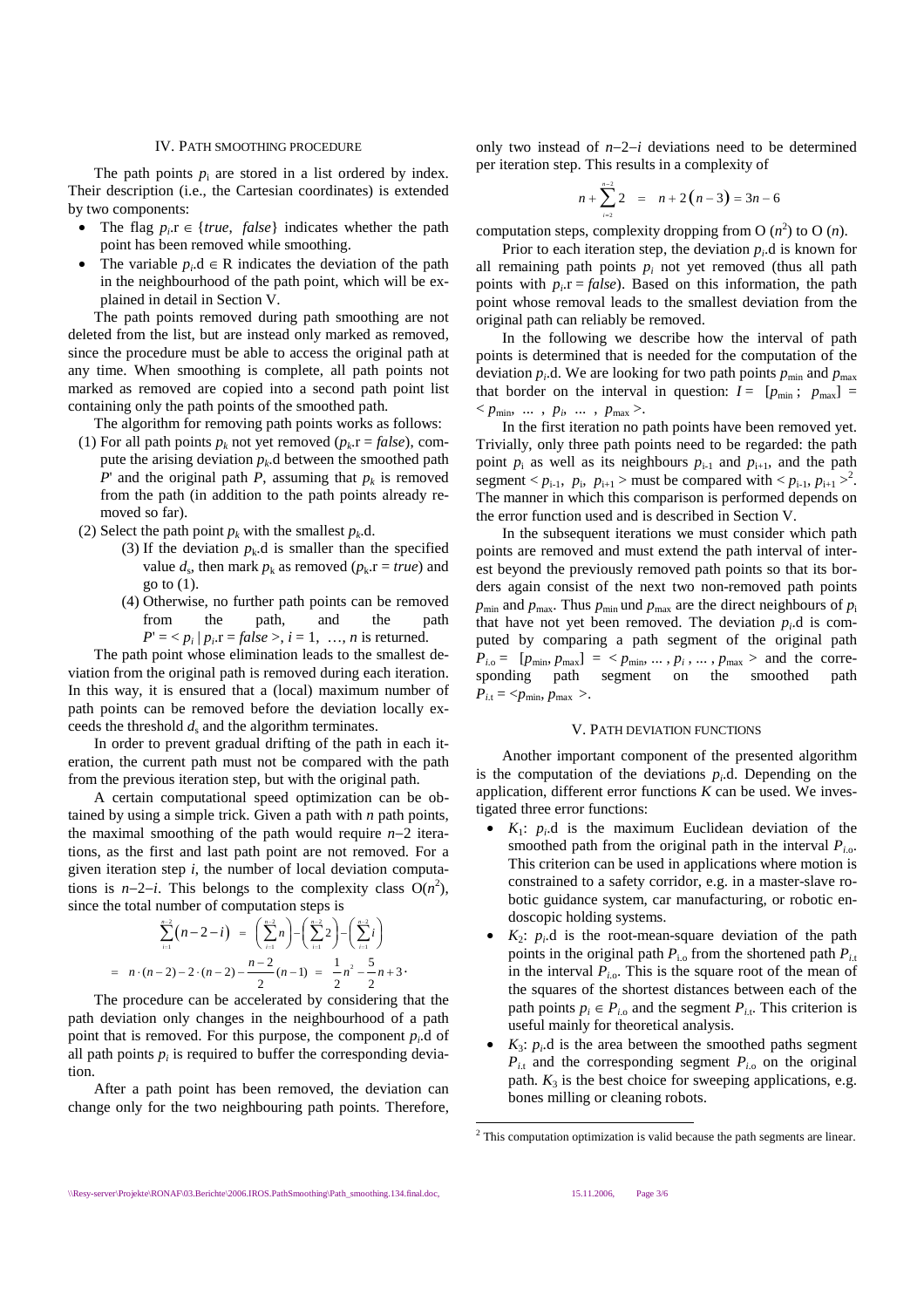The first two error functions can be determined quickly and work for path points with any dimensionality. Error function  $K_3$  is useful and intuitively plausible for paths defined in a plane, i.e. two-dimensional paths. However,  $K_3$  can also be used for more dimensions.

The error function  $K_1$  guarantees that the smoothed path never deviates by more than the distance  $d_s$  from the original path. One disadvantage involves the computation of each deviation  $p_i$ .d: Only one path point  $p_i \in [p_{\min}; p_{\max}]$  is used and the distance from the other path points in that interval is neglected. Path points far away from  $P_{i,t}$  are rated strongly, whereas a constant slight deviation of the path across all path segments under consideration leads to a smaller deviation.

This drawback can be avoided by using the error function  $K_2$  as this function uses all path points  $p_i \in [p_{\min}; p_{\max}]$  for the computation. Nevertheless, path points far away from  $P_{i,t}$  are recognized because the distance to the smoothed path  $P_{i,t}$  is squared. The computation of  $K_2$  is also quite fast.

The computation of  $K_3$  is more costly, however unlike  $K_1$ and  $K_2$  it also considers the distance between the individual path points  $p_i \in [p_{min}; p_{max}]$ , not just in relation to  $P_{i,t}$ .

Fig. 2 illustrates the three error functions.



Fig. 2: Sketch describing the determination of path deviation  $p_i$ .d. The linear path segments to be compared are the original path (a) and the smoothed path (b). The error functions  $K_1$ ,  $K_2$ , and  $K_3$  are illustrated in (c), (d), and (e)

The algorithm uses the heuristic of always removing the point yielding the smallest deviation. Although this provides good results in practice, the path obtained is not necessarily globally optimal. Because the algorithm does not look ahead to try to remove more than one path point at a time and does not allow the deviation to exceed the limit in any iteration step, opportunities to shorten the path can be missed. Consider for example Fig. 3 (a). When using criterion  $K_1$  and a maximum allowed deviation  $d_s = 0.5 \cdot ||p_2 p_3||$  (half the distance between

 $p_2$  and  $p_3$ ), the optimal path (b) cannot be obtained. The removal of either  $p_2$  or  $p_3$  leads to a deviation that is too high. The smoothing process aborts without being able to remove  $p_2$ and  $p_3$ .



Fig. 3: Example for the non-optimality of the proposed algorithm. (a) A path consisting of five points, (b) the optimal path with a maximum allowed deviation of  $0.5 \cdot || p_2 p_3 ||$ 

Nevertheless, the paths created are valid because the deviation does not exceed the maximum allowed one moment. An advantage of the proposed method is that the algorithm is anytime capable, i.e. it can be aborted prematurely and still delivers a valid result. The quality of the path increases monotonically until termination. This is an important feature for time-critical applications, such as sensor-based motion planning.

#### VI. EXPERIMENTS AND RESULTS

In this section, we present and analyze a practical surgical application of our algorithm. First, we briefly describe the original paths used in the surgical application and their drawbacks. Then we describe the improvement achieved by applying the smoothing algorithm. Finally, we compare the results yielded when applying the three error functions described previously.

When milling cavities in workpieces, problems with overly fragmented and angulated milling paths arise, cf. the RONAF project (Robot-based Navigation for Milling at the Lateral Skull Base [9]). The goal of the RONAF project is the development and examination of a system for navigation on the lateral skull base with the purpose of an interactive supervision of a surgical robot during interventions. Modular navigation and control procedures are being used. The operation is planned on a preoperatively acquired 3D dataset (e.g. CT or MRT). The robot and its attached tool are moved relative to this dataset. Milling in the skull bone demands extreme precision (with tolerances well below one millimeter) in spite of the high force required to remove larger quantities of bone, a combination that is very straining for a surgeon and poses little problem to a robot. Therefore an important increase of processing quality can be expected.

In the RONAF system, three-dimensional path planning [16] is used in order to mill out a given implant volume with a robot-controlled miller. The paths planned in a voxel space are angled and are often represented by an excessive number of path points. The robot follows the path points by interpolating linearly between two path points. By reducing the number of path points we can significantly reduce the milling duration.

Path smoothing was applied to milling paths planned in a voxel space for milling a hearing aid implant volume (Fig. 4). The milling time for the non-smoothed path is unsatisfactory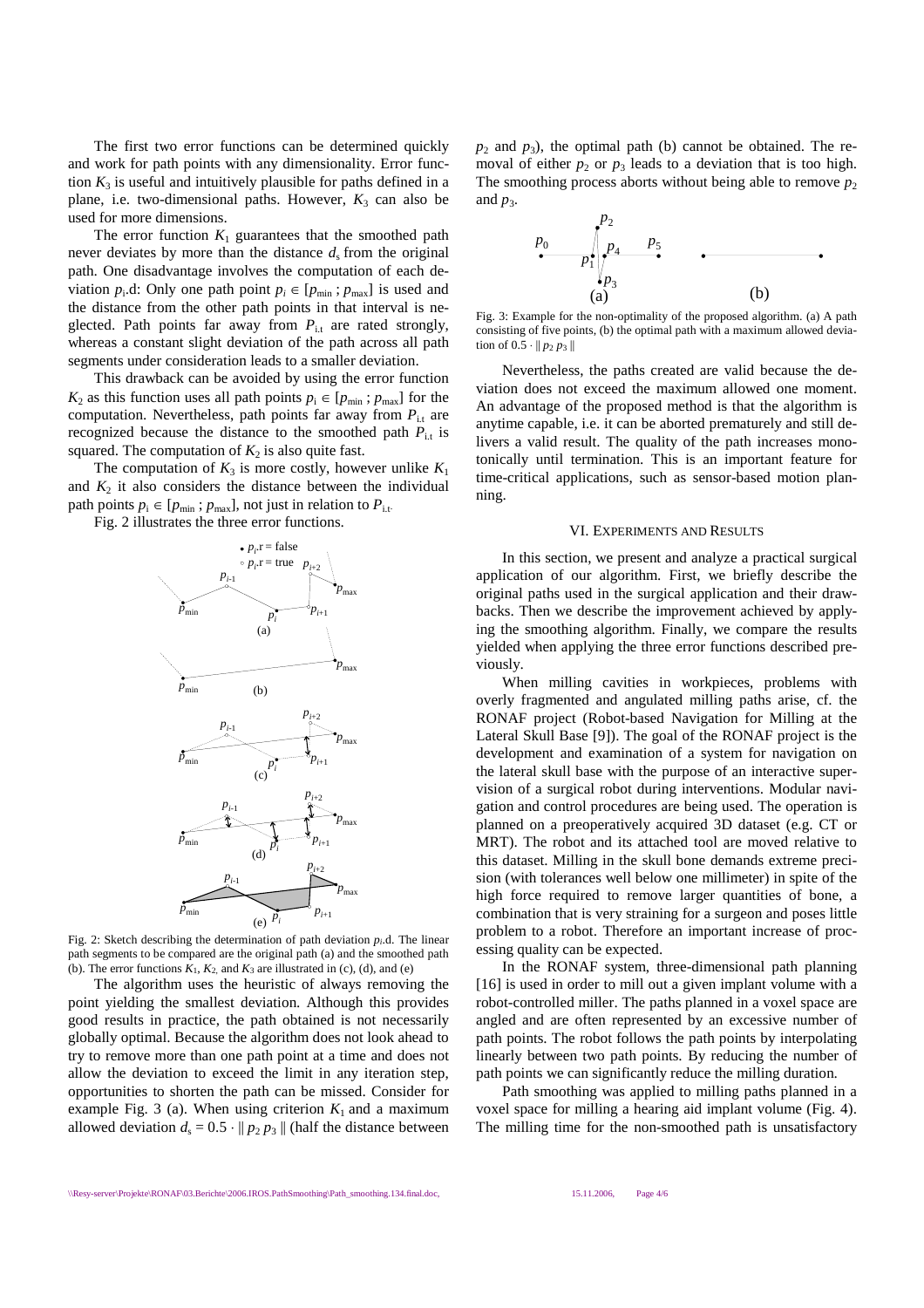long. The traversal speed is strongly reduced in regions where the path points are close to each other or where the directional change between two consecutive path segments is high. This drawback is due to robot dynamics restrictions such as the maximum acceleration in the robot joints and restrictions involving computing time (i.e. the maximum number of path segments that can be processed per second).

Part of the robot motions occurs above the workpiece (the long straight segments in Fig. 4), where the tool moves above the bone without touching it. These segments serve to change the currently processed region. These path segments cannot be removed, since otherwise the miller would mill bone at invalid locations. The path smoothing only applies to the horizontal path segments located in the bone. The smoothing algorithm was applied to the entire path, with all vertical and horizontal path segments needed for changing a region marked as nonremovable.



Fig. 4: Milling paths for the hearing aid implant Vibrant Soundbridge (Siemens/Symphonix). The circular paths lie is the horizontal plane, and path segments perpendicular to that plane are vertical segments. Upper left: original path planned in a voxel space, upper right: close-up of the original path (4403 path points), bottom left: path with maximum deviation of 0.18 mm (2788 path points), lower right: path with maximum deviation of 0.35 mm (1405 path points)

While keeping the modification to the path at a noncritical level<sup>3</sup>, the number of path points can be reduced by more than 50%, as shown in Table 1. The permissible path deviations are low enough so that no noticeable changes occur in the milled geometry.

Table 1 shows some experimental results. With an acceptable tolerance of 0.35 mm, it is possible to eliminate about 46% of the milling duration, 69% of the path points and 65% of all directional changes normally arising in the nonsmoothed path. The computation time for path smoothing was measured on an AMD Athlon XP 2600+ PC with 512 MB of RAM. The computation time is nearly exactly linear with the number of points removed, in this example about 0.6 ms per point.

Table 2 shows a comparison of paths smoothed using the three error functions and evaluated according to the three error functions. As expected, path planned with error function  $K_i$ ,  $i \in \{1,2,3\}$  ranked best when the evaluation was performed according to the same error function  $K_i$ . No clear ad-

vantage can be determined and no error function is made redundant by the other two.

Table 1: Number of path points remaining, necessary time requirement for traversal and for path smoothing, path length and angular integral in the function of the maximum allowed deviation.

| maximum<br>deviation | # path<br>points | time req. for<br>path traversal | comp.<br>time | path<br>length | angular<br>integral $\lceil$ <sup>o</sup> ] |
|----------------------|------------------|---------------------------------|---------------|----------------|---------------------------------------------|
| $d_{s}$ [mm]         |                  | [min:sec]                       | [sec]         | [mm]           |                                             |
| 0                    | 4403             | 12:35                           | 0.00          | 5545           | 239,417                                     |
| 0,10                 | 4355             | 12:24                           | 0.05          | 5527           | 234,048                                     |
| 0.13                 | 2788             | 09:22                           | 0.94          | 5460           | 150,501                                     |
| 0,18                 | 2107             | 08:06                           | 1.32          | 5427           | 118.268                                     |
| 0,25                 | 1629             | 07:12                           | 1.58          | 5403           | 96.645                                      |
| 0.35                 | 1405             | 06:44                           | 1.77          | 5367           | 82,650                                      |
| 0,60                 | 1207             | 06:19                           | 1.80          | 5334           | 74,520                                      |
| 1,00                 | 1098             | 06:05                           | 1.88          | 5306           | 72,273                                      |
| 2,00                 | 997              | 0.5:49                          | 1.90          | 5232           | 69,016                                      |
| Infinite             | 832              | 04:21                           | 2.04          | 4171           | 58,320                                      |

Table 2: Comparison of the three error functions  $K_1$ ,  $K_2$  and  $K_3$  when reducing the milling path of the implant Vibrant Soundbridge from 4403 to 1500 path points. *K*1: maximum deviation, *K*2: root-mean-square deviation, *K*3: integral of the spanned area. The error function used for path planning is noted in the rows and the error function used for evaluation is noted in the columns. In the cells, the deviations are noted, with both the maximum and the average value per path segment.

|                                 |       | Error function for path evaluation |                              |                              |  |  |
|---------------------------------|-------|------------------------------------|------------------------------|------------------------------|--|--|
|                                 |       | $K_1$                              | $K_2$                        | $K_3$                        |  |  |
| Error function<br>for path com- | $K_1$ | $max: 0,281$ mm                    | max: $0,078$ mm <sup>2</sup> | $max: 2,125$ mm <sup>2</sup> |  |  |
|                                 |       | avg: 0,171 mm                      | avg: $0,015$ mm <sup>2</sup> | avg: $0,257$ mm <sup>2</sup> |  |  |
|                                 | $K_2$ | max: 0,478 mm                      | max: $0,046$ mm <sup>2</sup> | $max: 1,531$ mm <sup>2</sup> |  |  |
|                                 |       | avg: 0,216 mm                      | avg: $0,019$ mm <sup>2</sup> | avg: $0,358$ mm <sup>2</sup> |  |  |
|                                 | $K_3$ | max: 0,884 mm                      | max: $0,297$ mm <sup>2</sup> | $max: 0.393$ mm <sup>2</sup> |  |  |
|                                 |       | avg: 0,197 mm                      | avg: $0,020$ mm <sup>2</sup> | avg: $0,213$ mm <sup>2</sup> |  |  |

Another example of path smoothing in the RONAF project is shown in Fig. 5. In order to record an ultrasound image of the patient's skull, the skull is sampled manually with the tip of an infrared marker whose spatial position is sampled at equidistant times. This path is then traversed by the robot, an ultrasound head being mounted on the effector. Between recording and traversing of the path, smoothing is performed. This way, in addition to rendering the path less jerky, there are also agglomerations of path points being removed which appear when the surgeon interrupts the movement of the marker.



Fig. 5: Scanline path for ultrasound recording of the human skull. Left: original path (307 path points), right: smoothed path using  $K_1$  and  $d_s = 1$  mm (90) path points).

In the next experiment, a perturbed linear path consisting of 1000 points, positioned equidistantly on the *x* axis in the interval [0; 1000] with increasing *x* coordinate and distributed

 3 As the miller's diameter is 4.5 mm and the robot's repeatability accuracy is 0.35 mm, a maximum deviation in the path of 0.35 mm is deemed acceptable.